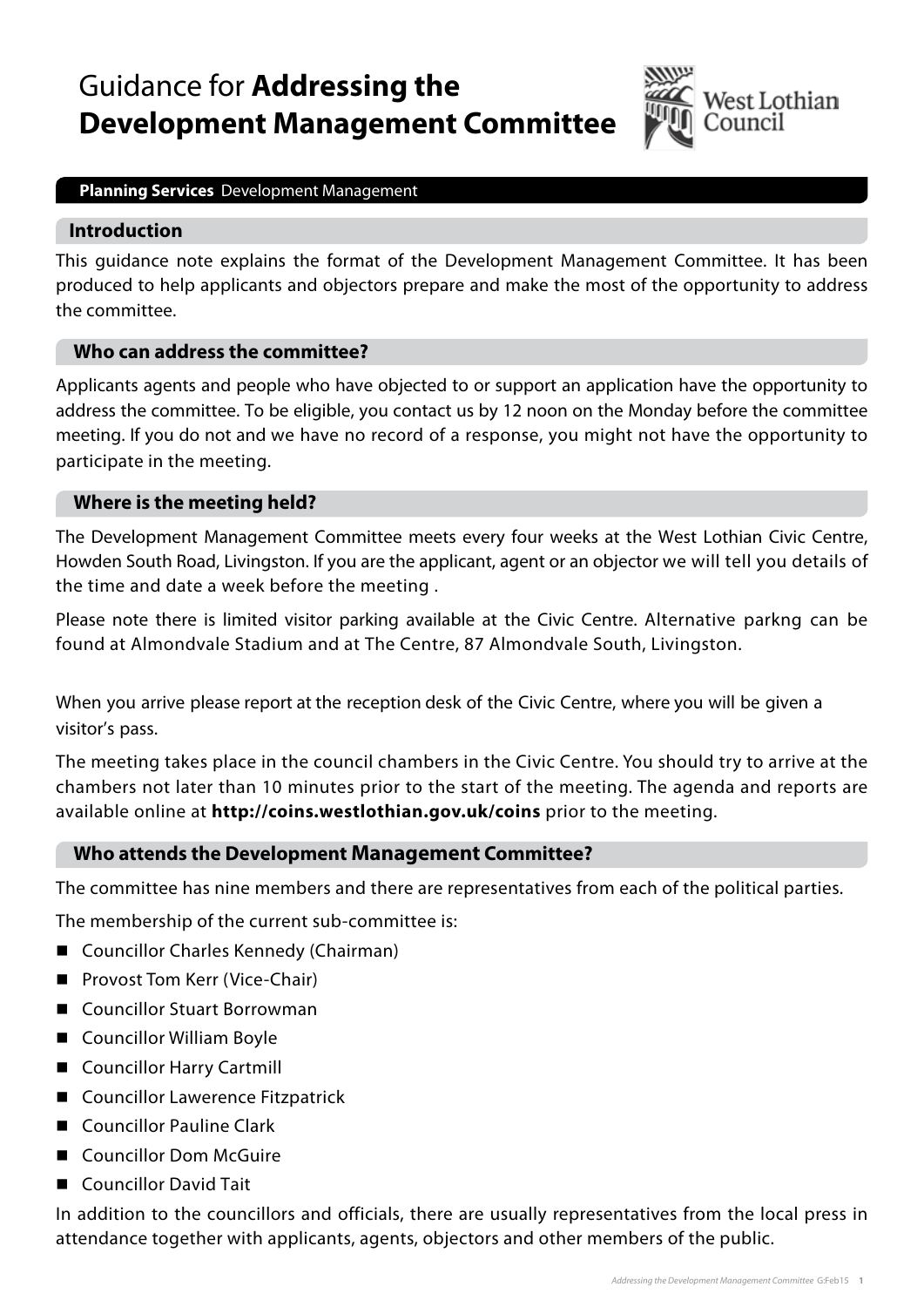## **How is the Development Management Committee meeting organised?**

The meeting is divided into sections.

- Planning applications which have attracted speakers
- Applications which have not attracted speakers.

The length of any meeting is difficult to predict. The meeting begins at 10.00 and the aim is to finish before noon. However, if this is not feasible there might be a 30 minute adjournement around noon.

Other business arising is dealt with at the end of the meeting. This is usually the reporting of appeals and requests for enforcement action. Occasionally there will be some matters which require to be discussed privately and in a closed session.

The meeting is chaired by the Chairman and it is normal practice for the Development Management Manager to introduce the application and give any update to the written report on the agenda. Anyone objecting to the application who has indicated that they want to address the committee will be asked to speak first, followed by any supporters of the applicant and then the applicant or agent. Members of the committee then have an opportunity to ask questions and debate the proposals before the case is put to a vote and a decision taken whether to grant or refuse permission.

When it is time for you to speak, you will be invited to take a seat at the committee table. A microphone is provided and you should make use of this. A maximum time of five minutes is permitted for you to put your case, which must be only on valid planning matters. You must not make statements that are personal, defamatory or abusive, nor interrupt another speaker or the committee debate.

You might find it helpful to prepare what you want to say in advance. Remember that you do not need to repeat all the points in any letters sent in, since these will already have been summarised in the committee report and are reproduced in full. You should instead focus on the key points of concern to you.

Please be aware that supporting papers, reports or photographs cannot be circulated to members as part of the presentation. Members might ask you questions and you will be thanked for making your presentation. After you have spoken you can stay to hear the debate and listen to the decision being made.

The committee may either grant planning permission or refuse it. Occasionally, decisions on applications are continued so that further information can be obtained. In such cases, the application will be considered again at a future meeting.

## **What happens once the application has been decided?**

The applicant/agent and representees will be advised in writing, normally within five working days, of the committee's decision.

In some instances, before a decision notice can be issued, applications require to be notified to the Government or Historic Environment Scotland or are subject to a legal agreement between the applicant and the council. In such cases, it will not be possible to let you know about the decision until the Government responds or the legal agreement is concluded.

If approved, the development should comply with the approved plans and the conditions. If the development contravenes the terms of the permission, the council is empowered to take enforcement action to rectify the breach.